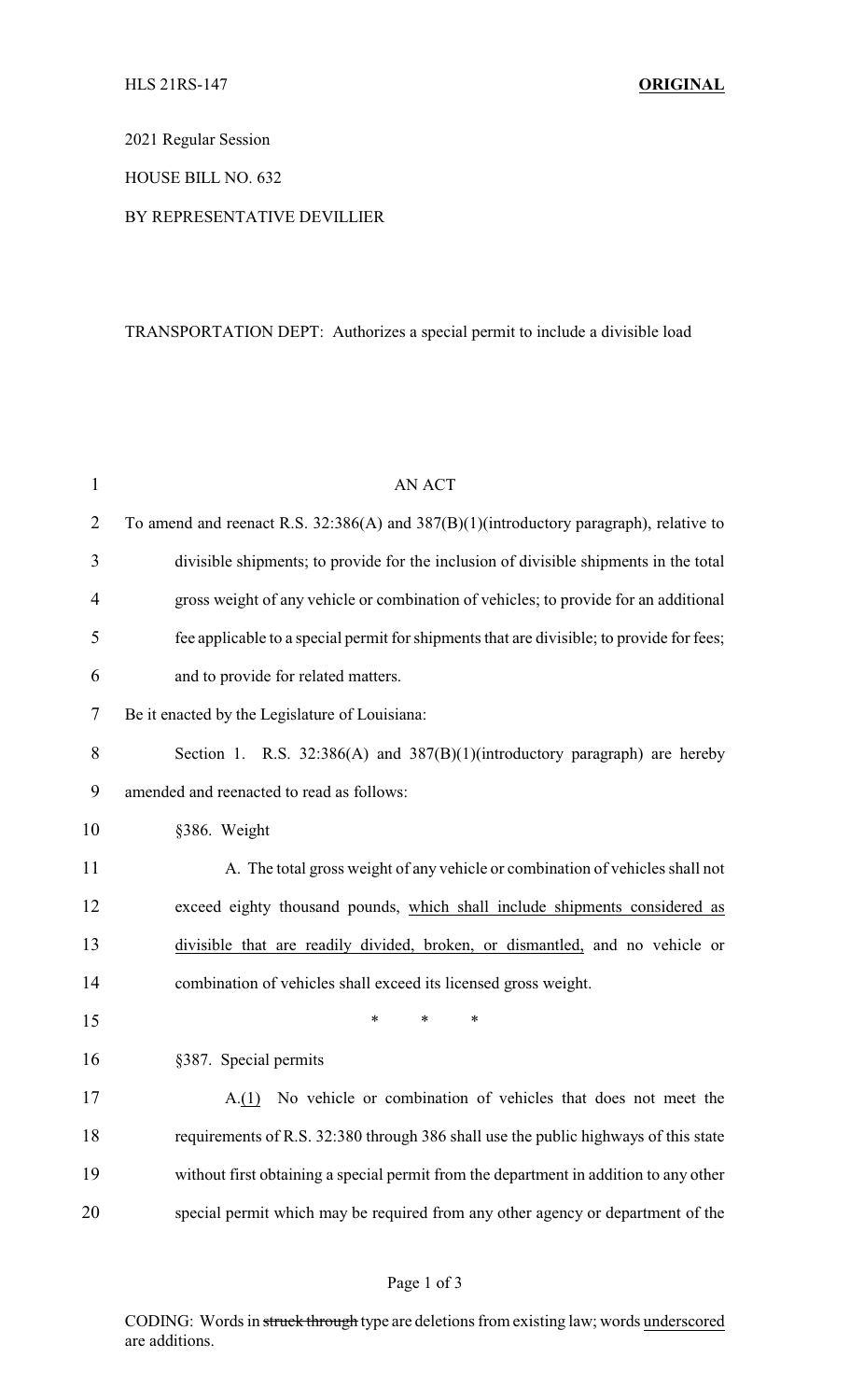1 state or a political subdivision, and the special permit herein provided for shall be 2 issued at the discretion of the secretary.

3 (2) If a permit issued pursuant to Subsection B of this Section authorizes a 4 vehicle to operate on interstate highways, the secretary may allow the vehicle to 5 operate on interstate highways at night if requested by the owner or operator.

 (3) If a permit issued pursuant to this Section for any vehicle or combination of vehicles includes shipments considered as divisible, that are readily divided, broken, or dismantled, an additional ten percent fee of the applicable permit fees shall be assessed.

 B.(1) The secretary may issue a special permit for the operation of vehicles or combination thereof having dimensions or weights in excess of the limits imposed 12 by R.S. 32:380 through 386 if the shipment is not, which shall include shipments considered as divisible that are readily divided, broken, or dismantled and that do not 14 exceed the weight limits in this Section, or and exclude the operation of such 15 vehicles is otherwise prohibited by law, however, if the parts which have been divided, broken or dismantled from the shipment weight in the aggregate of five hundred pounds, or less, then the shipment shall be considered as indivisible. Provided further, however, that the secretarymay issue special overwidth permits for vehicles transporting pipe. In the exercise of his discretion, the secretary shall consider the following factors, as well as any other circumstances existing in the particular case:

22 **\*** \* \* \*

# DIGEST

The digest printed below was prepared by House Legislative Services. It constitutes no part of the legislative instrument. The keyword, one-liner, abstract, and digest do not constitute part of the law or proof or indicia of legislative intent. [R.S. 1:13(B) and 24:177(E)]

HB 632 Original 2021 Regular Session DeVillier

**Abstract:** Includes divisible shipments in the total gross weight of any vehicle or combination of vehicles, authorizes a special permit to include shipments that are divisible, and assesses an additional 10% fee to existing permit fees for the inclusion of divisible shipments.

CODING: Words in struck through type are deletions from existing law; words underscored are additions.